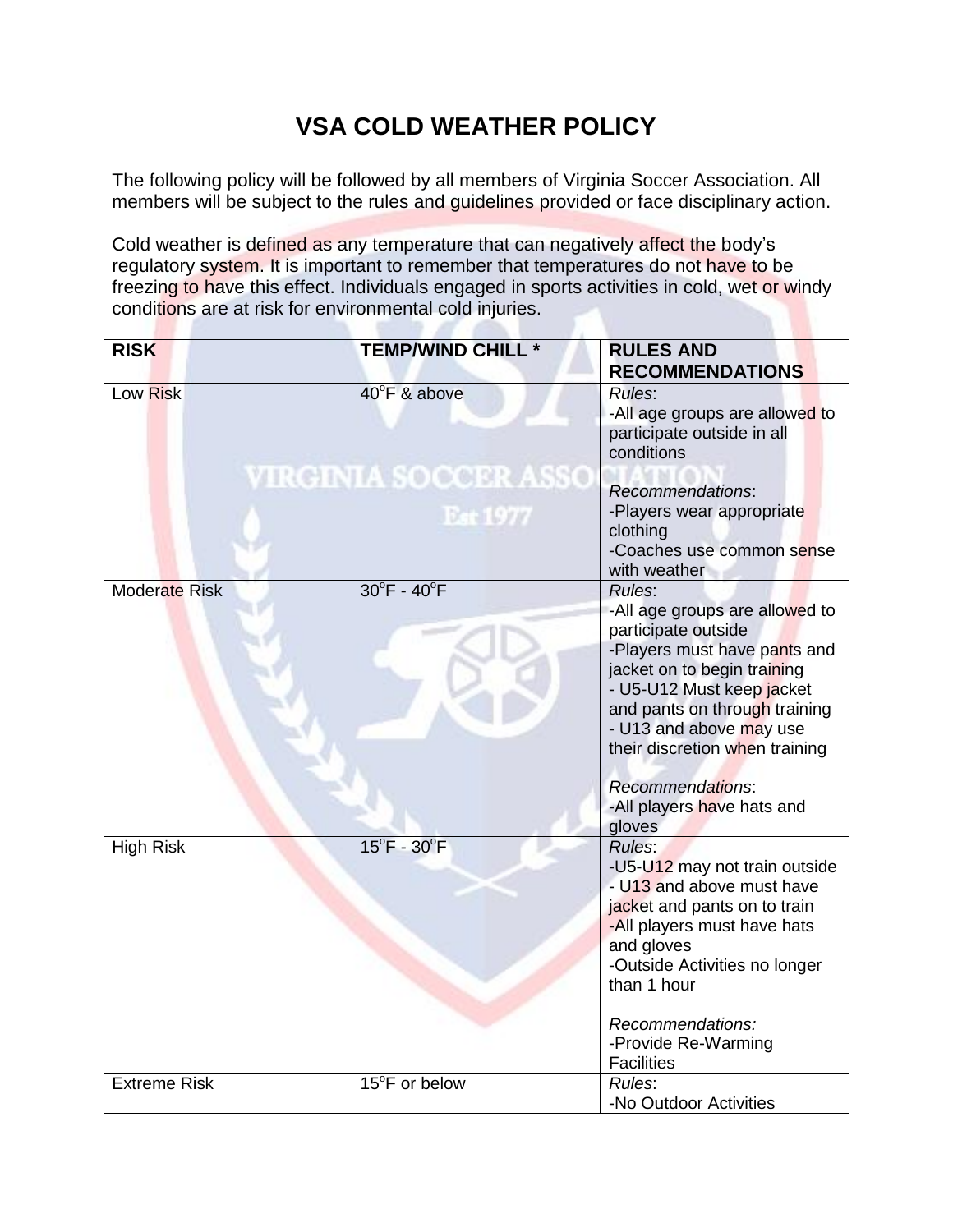# **NWS Windchill Chart ∛**

| Temperature (°F) |      |    |    |    |    |                           |        |        |                   |            |            |                                                       |            |        |       |             |       |                   |       |
|------------------|------|----|----|----|----|---------------------------|--------|--------|-------------------|------------|------------|-------------------------------------------------------|------------|--------|-------|-------------|-------|-------------------|-------|
|                  | Calm | 40 | 35 | 30 | 25 | 20                        | 15     | 1Ō     | 5                 | Ō          | -5         | -10                                                   | -15        |        |       | -20 -25 -30 | -35   | -40 -45           |       |
|                  | 5    | 36 | 31 | 25 | 19 | 13                        | 7      |        | -5.               | $-11$      | $-16$      | $-22 - 28$                                            |            | $-34$  | $-40$ | $-46$       |       | $-52 - 57$        | $-63$ |
|                  | 10   | 34 | 27 | 21 | 15 | 9                         | 3      | -4     | $-10$             |            | $-16 - 22$ | $-28$                                                 | $-35$      | $-41-$ | $-47$ | $-53$       | $-59$ | -66               | $-72$ |
|                  | 15   | 32 | 25 | 19 | 13 | 6                         | 0      | -7     | $-13$             |            | $-19 - 26$ | $-32$                                                 | $-39$      | $-45$  | $-51$ | $-58$       |       | $-64 - -71 - -77$ |       |
|                  | 20   | 30 | 24 | 17 | 11 | 4                         | -2     | -9     | $-15$             | $-22$      | $-29$      | $-35$                                                 | $-42$      | $-48$  | $-55$ | $-61$       |       | $-68 - 74$        | $-81$ |
|                  | 25   | 29 | 23 | 16 | 9  | 3                         | $-4$   | -11    | $-17'$            | $-24$      | $-31$      | -37                                                   | $-44$      | $-51$  | $-58$ | $-64$       | $-71$ | $-78$             | $-84$ |
| (mph)            | 30   | 28 | 22 | 15 | 8  |                           | -5     | $-12$  | $-19$             |            | $-26 - 33$ |                                                       | $-39 - 46$ | $-53$  |       | $-60$ $-67$ | $-73$ | -80               | $-87$ |
| Wind             | 35   | 28 | 21 | 14 | 7  | 0                         | -7     | $-14$  | $-21$             | $-27 - 34$ |            | $-41$                                                 | $-48$      | -55    | $-62$ | $-69$       |       | $-76 - 82$        | -89   |
|                  | 40   | 27 | 20 | 13 | 6  | -1                        | -8     | $-15$  | $-22$             |            | $-29 - 36$ | $-43$ $-50$ $-57$                                     |            |        |       | -64 -71     |       | $-78 - 84 - 91$   |       |
|                  | 45   | 26 | 19 | 12 | 5  | $-2$                      | -9     | $-16$  | $-23$             |            | $-30 - 37$ | $-44$                                                 | $-51$      | $-58$  | $-65$ | $-72$       | $-79$ | -86               | -93   |
|                  | 50   | 26 | 19 | 12 | 4  | $-3$                      | $-10$  | $-17'$ | $-24$             |            |            | $-31$ $-38$ $-45$ $-52$ $-60$ $-67$ $-74$ $-81$       |            |        |       |             |       | -88               | -95   |
|                  | 55   | 25 | 18 | 11 | 4  | -3                        | $-11$  | $-18$  | $-25$             |            | $-32 - 39$ | $-46'$                                                | $-54$      | $-61$  | $-68$ | $-75$       | -82   | -89               | $-97$ |
|                  | 60   | 25 | 17 | 10 | 3  | -4                        | $-11.$ | $-19$  | $-26$             | $-33$      |            | $-40$ $-48$ $-55$ $-62$ $-69$ $-76$ $-84$ $-91$ $-98$ |            |        |       |             |       |                   |       |
|                  |      |    |    |    |    | Francisch Stadt Winnerson |        |        | <b>Experience</b> |            |            |                                                       |            |        |       |             |       |                   |       |

Wind Chill (°F) = 35.74 + 0.6215T - 35.75( $V^{0.16}$ ) + 0.4275T( $V^{0.16}$ )

Where, T= Air Temperature (°F) V= Wind Speed (mph)

Effective 11/01/01

## **Clothing**

The following clothing guidelines should be taken in to consideration by each player as they prepare to train outdoors in cold weather. It is important that athletes avoid wearing multiple layers of cotton. When the body sweats the cotton will become dense and permeated with sweat.

- Wear several layers around the core of the body (especially those who are not very active).
- The first layer should wick moisture away from the body (dry tech shirt).
- The top layers should trap heat and block the wind (fleece).
- The outer layer should be wind and water-resistant or waterproof
- No cotton as inside layer.
- Long pants designed to insulate.
- Sweatpants are a good choice as a base layer.
- On windy or wet days wind pants or a nylon shell should be worn on the surface layer
- Long sleeved garment that will break the wind
- **•** Gloves
- Hat to cover the ears.
- Face protection
- Moisture wicking socks